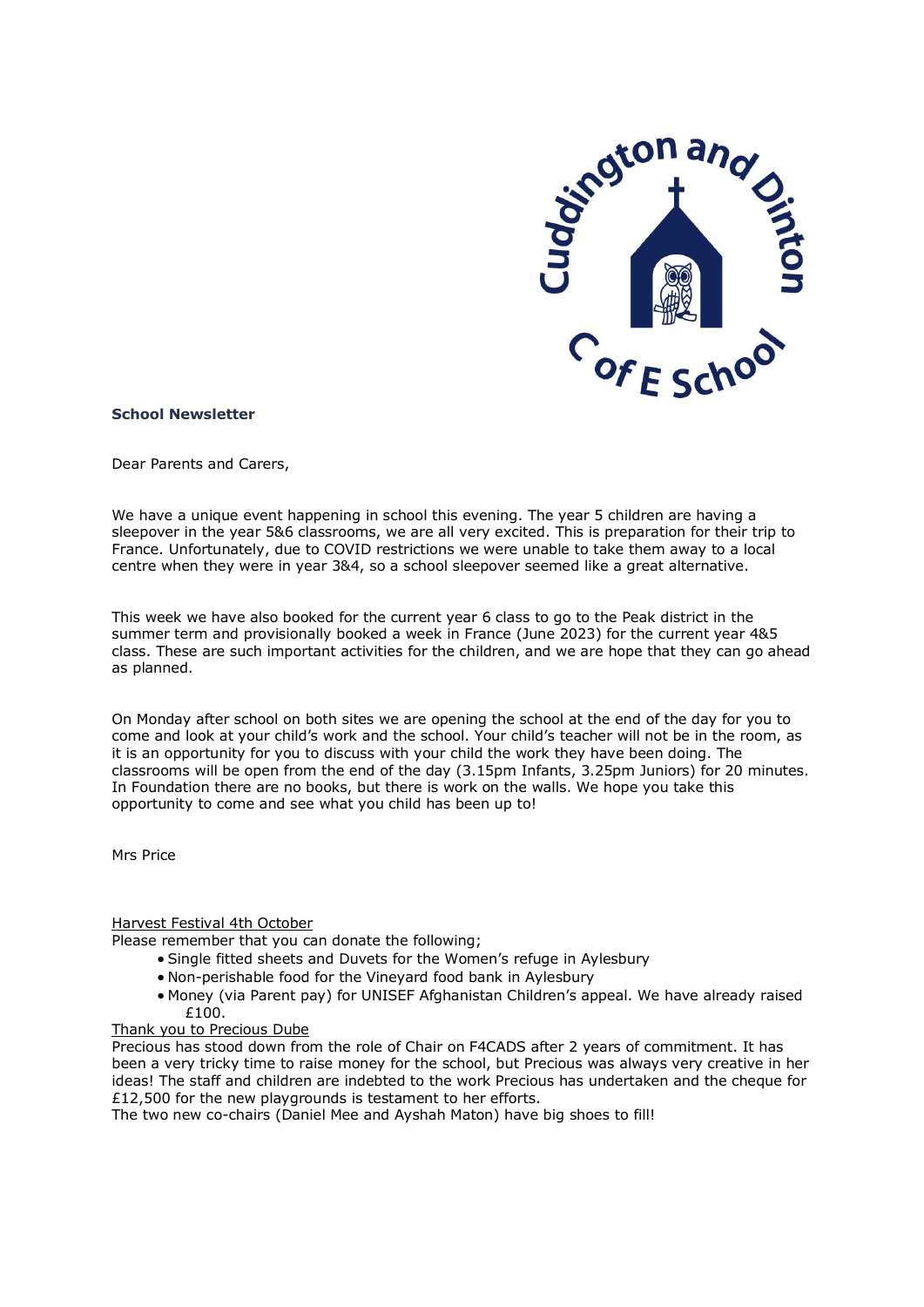#### Parent Forum

If you were a parent Forum rep and would like to continue in the role, please could you email me. We will need a rep for the new Foundation class. The role involves meeting with a representative of the school (Mrs Wilde, Mr Jackson or myself) at a termly meeting to discuss policies and practices of the school.

Data collection forms Please can these be returned to school by Wednesday 6<sup>th</sup> October.

#### Staff carpark on the Junior site

Polite reminder- this is for staff and visitors only. Parents should not be using the carpark to drop off, turn round or pick up at 3.25pm. Even if you are late, please use the green or the road by the Church leading to Dinton. We would hate to have to lock the gate at 8.50am and open at 3.30pm.

# **Important Dates -**

Year 5 School Sleepover 1st October Parent Book Look 3.15-3.35pm Infants / 3.25- 4pm Juniors 4th October Harvest Festival 4th October Bags2school 11th October Infant Family Service 14th October 11+ Results 15th October Parent Forum at 1.30pm 15th October Junior Family Service 21st October Inset Day closed for staff training 22nd October **Half Term 25th - 29th October** Return to school 1st November

# **Payments Open -**

Harvest Festival Donations UNICEF Second-hand Book Sale Donations

# **Infant school Councillors**

F- Monty and Isla

- 1- Winnie and Eva
- 2- Billie and Theo



**Stars**

- F Vincent and Lydia
- 1 Jacob and Amara
- 2 Darcey H and Pixie
- 3 Ethan Claudia
- 4 Lana, Rory, Florence
- 5 Luke, Jasper
- 6 Archie, Finley